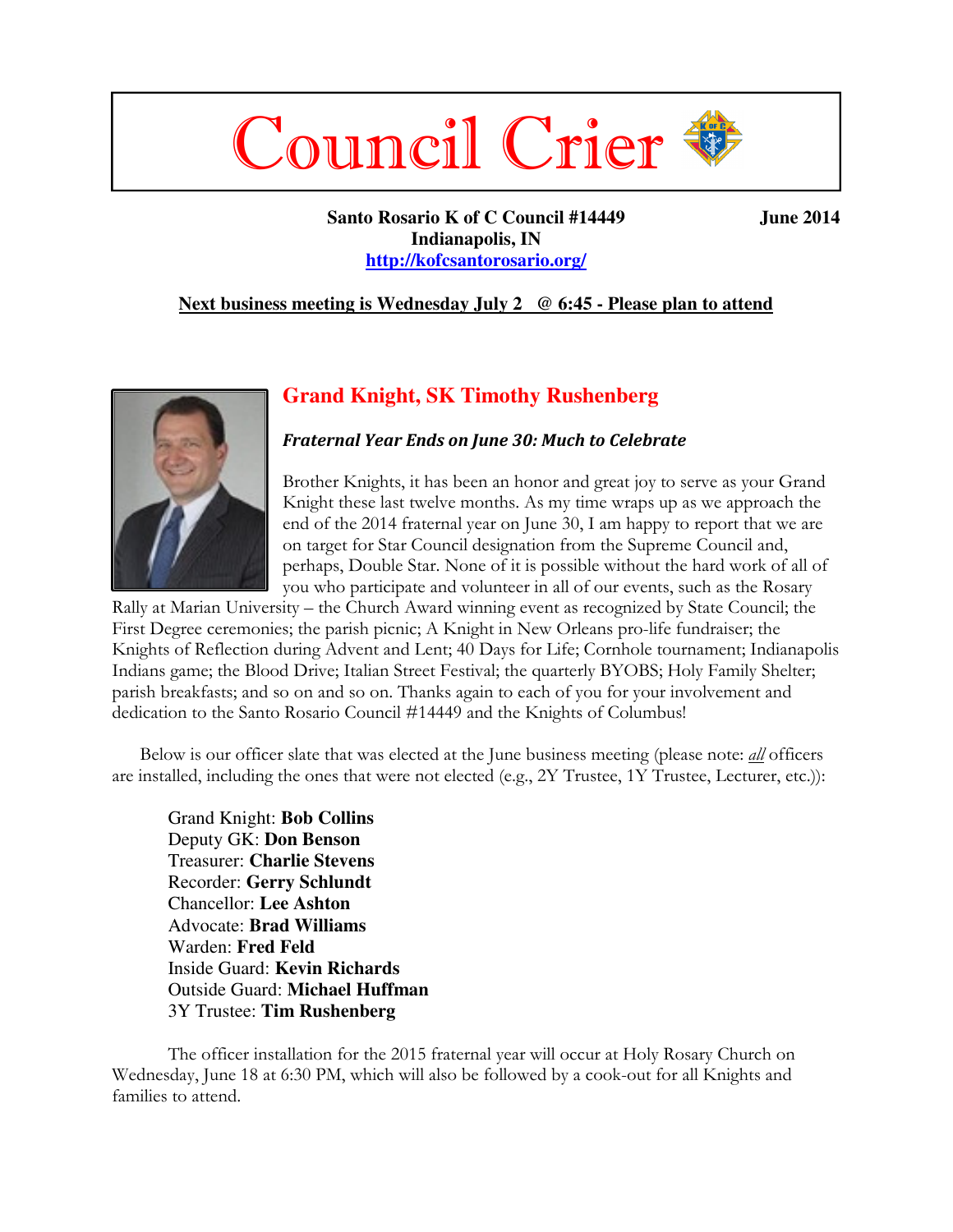

# **Membership Director, SK Don L. Murphy**

Brother Knights we have come to the end of another successful fraternal year. We have had good growth in membership this year and it was my pleasure to be your Membership Director. Please look over the info below from the Supreme Council. For some of us it is a reminder of what the Knights stand for and for others it may be new information. Please share this

with prospective members in our Parish who express an interest in our council. Becoming a Knight of Columbus can transform your life. As a Knight, you have the opportunity to support your parish, give back to your community, grow in your faith and gain exclusive access to our top-rated insurance program to protect your family.

These are just some of the reasons to become a Knight. We are a band of brothers, a network of men in communities around the world dedicated to doing good in the service of God and our neighbor.

# **What we provide:**

## **SERVICE**

Support the parish with its needs Help meet the needs of those in the local community Provide "Coats for Kids" and "Food for Families" Support programs that benefit people with intellectual disabilities Aid victims of natural disasters and other catastrophic events, local and worldwide Donate wheelchairs to people without mobility at home and abroad Save lives through initiatives such as the "Ultrasound Program" Charity is the first principle of the Knights of Columbus. Knights are men who get things done. We volunteer our time to serve our parishes and our communities. And by working together, we were able to donate more than \$1.4 billion and 664 million volunteer hours to worthy causes in the past decade.

# **SUPPORT**

A unique "band of brothers"

Shared values and the support to live out our Catholic faith more fully

The ability for our network to accomplish things together that we could not accomplish alone Unity and Fraternity are the second and third principles of the Knights of Columbus. The Knights of Columbus was founded so that men could work together to serve their parishes and communities, protect the well being of their Catholic families, and support each other in faith and in many other ways along life's journey. The Knights of Columbus offers its members the opportunity to grow in their faith through living the example of a charity that evangelizes and personifying what it means to be a Catholic gentleman through the practicing of good works.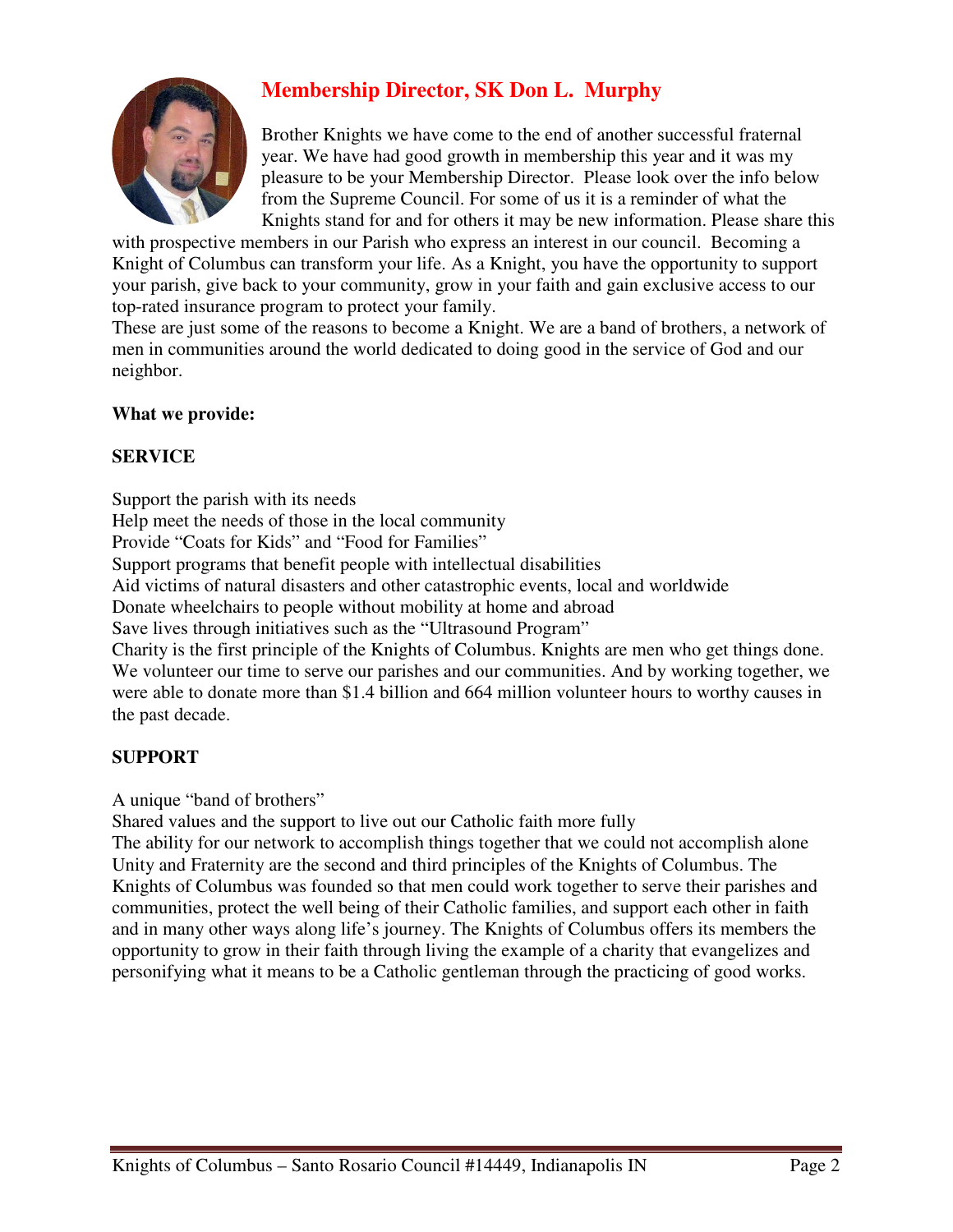# **SK Don L. Murphy (Continued)**

### **STABILITY**

Exclusive access to our top-rated life insurance products, available only to members and their families

Your insurance agent is a Knight dedicated to helping his brother Knights protect their families As a Knight, you and your family have exclusive access to our top quality insurance products. In fact, no insurer in North America is more highly rated than the Knights of Columbus. As an organization founded to protect the well-being of Catholic families, we have continued to take that mission seriously for more than 130 years. Generations of Catholics have counted on the Knights of Columbus, and in an increasingly turbulent world, you can trust the Knights of Columbus to affordably and securely protect the future of your loved ones and to be there when you need us most.

For 130 years the Knights of Columbus has provided all of these opportunities and more for its members.

The Knights of Columbus is not just a fraternity in name. It is a brotherhood of Catholic men who each play a part in improving the world around them, one community at a time. They stand together in faith, dedicated to uphold the principles they cherish while lending their support and strength to parish, home and fellow Knight.

From charity for worldwide causes, to helping closer to home with volunteer activities, to a toprated insurance program that protects those closest to you, the Knights makes the most of its brotherhood.

Make a stand among them, and you can discover how easy it is to make a difference in your life and that of others.

Don Murphy PGK



# **Program Director, Brian Murrey**

Program Director Report - This is the final quarter of our fraternal year, and I am happy to report we are on schedule to meet the requirements for the Star Council, Columbian Award, and the McGivney Award. Some of the highlights this year include the Council being recognized for outstanding efforts put forth in the 2nd Annual Eucharistic Rosary Rally, Culture of Life activities which include contributions to provide imaging

equipment to crisis pregnancy centers, a pair of father-son camping trips, and providing the Cafe Rosario goodies each Sunday after Mass. This doesn't begin to scratch the surface when it comes to total numbers of service hours volunteered by the Knights of the Santo Rosario Council here at Holy Rosary. Congratulations to our entire membership for another job very well done.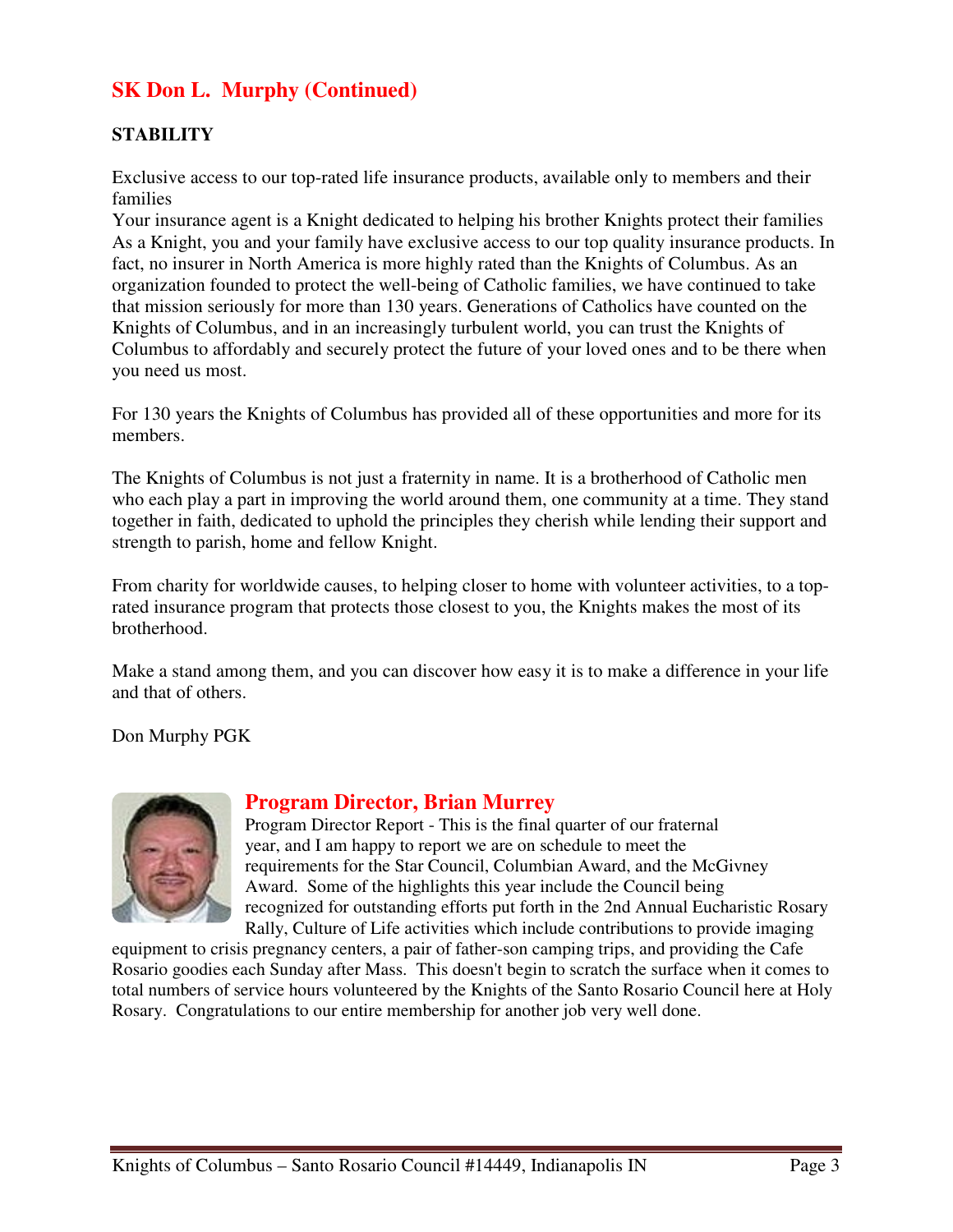

# **SK Don R. Murphy, FICF Field Agent**  *The Value of Life Insurance for Children*

As a father, you worry about your children and do everything you can to protect them. You try to raise them right and make sure they are prepared to become adults. But have you ever thought about buying life insurance for your child?

When you insure a child, you are protecting his or her future. Did you know that one out of every six adults get rated, postponed, or denied for insurance coverage? If you purchase a policy for your child from the Knights of Columbus with a guaranteed purchase option, it guarantees that more insurance can be purchased for that child without proving insurability.

Unfortunately, as fathers we don't have a crystal ball, and we don't know what the future may have in store for our children's health. But did you know that right now you can purchase a child's policy, in many cases, for less than \$10 a month?

I've heard it said that people don't want to "profit" from the death of a child, so they won't purchase coverage on their children. God forbid something tragic happens, those funds can come in handy at a time when finances will be the last thing on a parent's mind. I have never heard a story about someone who regretted buying coverage on their child.

Contact me today to discuss the many policy options for child plans, including 10- and 20-Pay life insurance.

Don R Murphy,FIC,FICF

317-532-7330

Don.murphy@kofc.org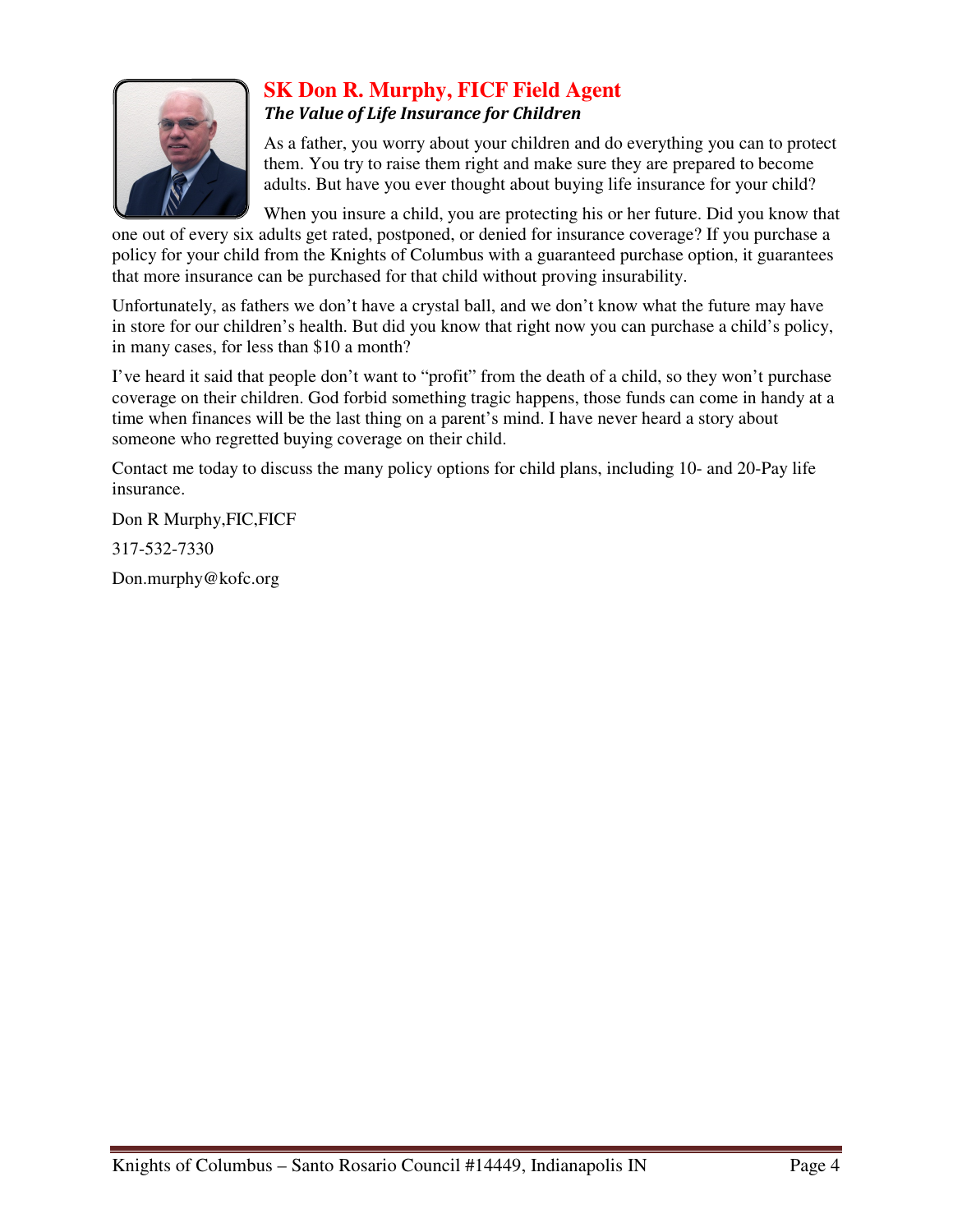

# **Culture of Life Director, Pasquale Fantetti**

*2014 Spring 40 Days for Life Summary:*

- 253 cities participated
	- 100,000 people participated
	- 3600 churches
- **728 lives were saved**
- **13 abortion facility workers left their jobs**
- **8 abortion mills closed**

24 nations have participated including Russia, England, Wales, Croatia, Nigeria, Australia, New Zealand, South Africa...

In the last 61/2 years, 40 Days for Life has been responsible saving the lives of **over 8000 babies.**

There have been...

- 625,000 participants
- in 539 cities
- 8973 lives have been saved
- 101 abortion mill workers have left their jobs
- 50 abortion mills have closed
- there have been 3039 campaigns

**The Fall 40 Days for Life Campaign's dates are September 24 to November 2.**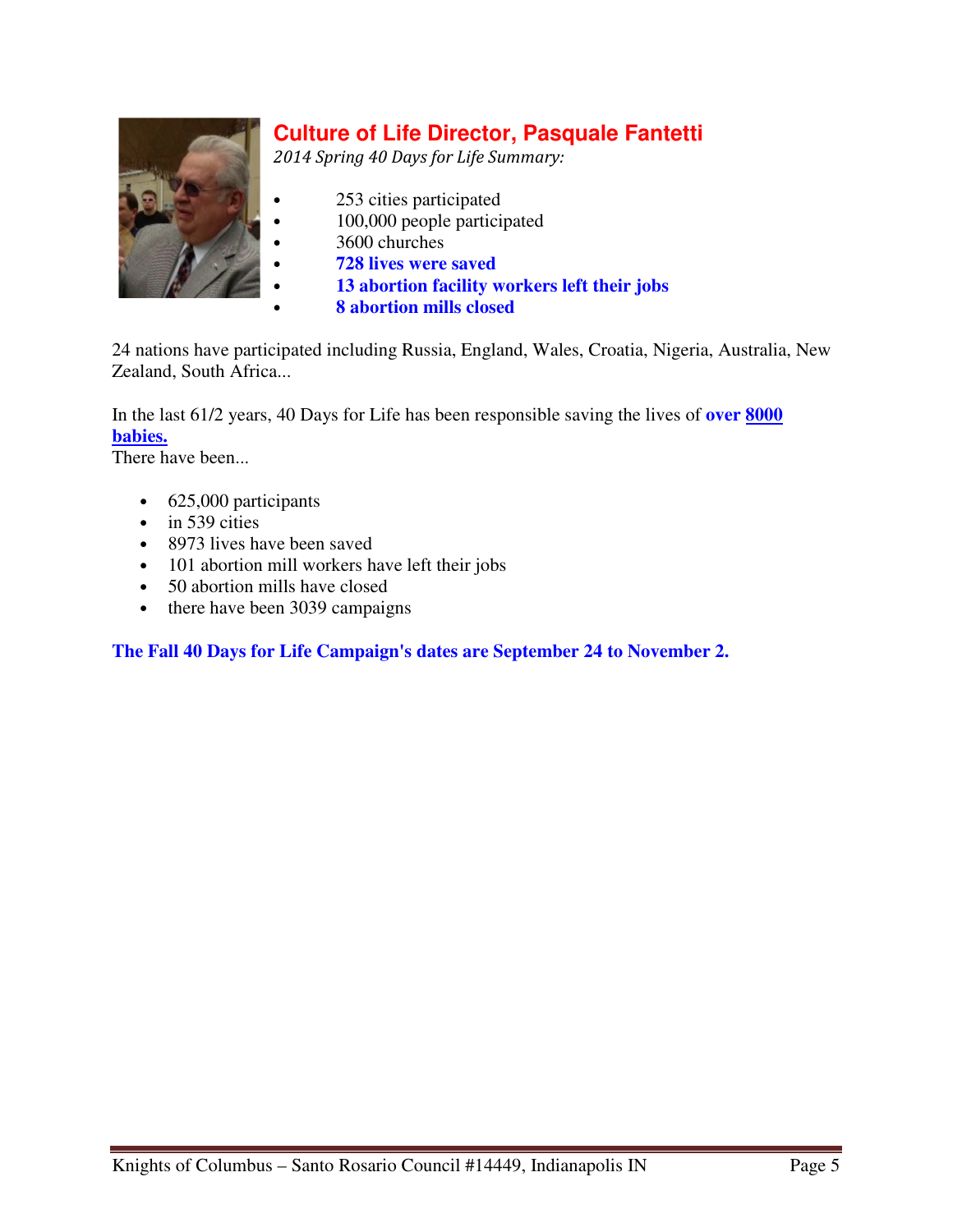

# **Supreme Knight, Carl A. Anderson**

*Knights of Columbus report record donations in 2013*

June 14, 2014 By CNA Daily News

 New Haven, Conn., Jun 13, 2014 / 06:27 pm (CNA/EWTN News).- Catholic fraternal organization the Knights of Columbus set new records in donations and volunteer hours in 2013, continuing its long-standing service programs and responding to several natural disasters.

"Whether with funds or service, and whether quietly helping someone overcome

a personal tragedy or assisting in the aftermath of a widely known humanitarian disaster, the outpouring of charity by our members produces meaningful results, especially by helping to bring peace of mind to those who find themselves in incredibly difficult situations," Knights of Columbus head Carl Anderson said June 12.

 The order gave more than \$170 million in donations and its members worked more than 70.5 million volunteer hours last year, the Knights of Columbus said, citing its annual survey. "Charity has been at the heart of the Knights' mission for the past 132 years," Anderson said He noted the Knights of Columbus' response to the two "enormous" natural disasters in the Philippines: the October 2013 Bohol earthquake and Typhoon Haiyan in November 2013. The order provided aid in the aftermath of tornadoes in Oklahoma, floods in Canada's Alberta province, and the factory explosion in the small Texas town of West. It also provided assistance to victims of the Boston Marathon bombing. "The year also saw the Knights continue their support for the victims of Superstorm Sandy, and for the people of Newtown, Connecticut, as they recovered from the school shooting that took the lives of 26 residents, most of whom were young children," Anderson said.

The organization's regular initiatives include support for the intellectually disabled, programs to provide food and winter coats to poor families, and blood drives. It helps support Habitat for Humanity, the Special Olympics and the American Wheelchair Mission. The order's reported volunteer hours increased by more than 421,000 over its 2012 total. In the last 10 years the organization had donated almost \$1.5 billion to charity and contributed 683 million volunteer hours. The Knights of Columbus has more than 1.8 million members in North America, Central America, the Philippines, the Caribbean and Europe. It was founded in 1882 in New Haven, Conn., by Venerable Servant of God Michael J. McGivney, a parish priest who sought to help widows and orphans while aiding Catholic families and conducting acts of charity.

Read more: http://www.patheos.com/blogs/catholicnews/2014/06/knights-of-columbus-reportrecord-donations-in-2013/#ixzz34j3BeJWF